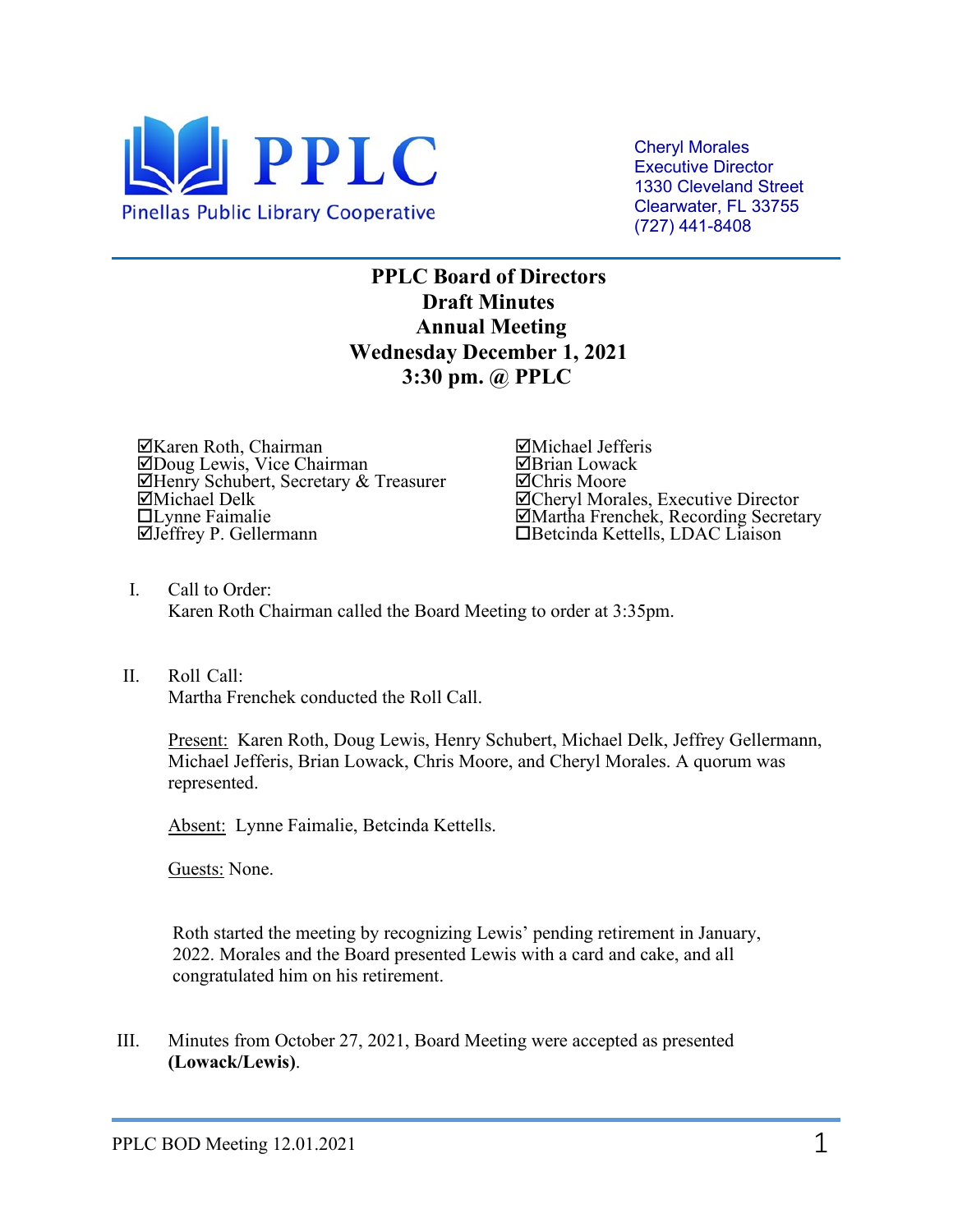- IV. Monthly Financial Committee Report:
	- 1. Level Four Management Report: October/November 2021

2. PDR Account Accounting Financial Report: October/November 2021 Schubert commented the investment is down slightly due to the market. Electronic access was granted to Roth, Morales, and Gail from PDR to view Level 4 reports.

V. Correspondence:

Roth presented an email that was sent to PPLC Board complimenting one of the library staff who gave great customer service at Pinellas Park/Barbara S. Ponce Public Library on 11.09.21.

- VI. Executive Director's Report Cheryl Morales
	- 1. Building / Admin.
		- Delivery migration update: 6-month extension with current courier while searching for a permanent courier. Sent RFP to 13 companies with a 12.31.21 deadline for submitting proposals. Website will be modified to include open proposals and Q&A section for bidders.
		- ARPA Grant approved by DLIS: (Carrier Online High School Diploma) Funded \$220,400 (200 seats) with no expiration date. State was granted 500 seats that must be used by 5.24.22. PPLC is advising Libraries to go through state portal first.
		- Community Redevelopment work: Delk reviewed the improvements slated for Cleveland Street redevelopment.
		- Flat roof replacement update: morales is working with Garland to manage the project, including the RFP and vetting process.
	- 2. Countywide Services / Member Libraries
		- DLC, TBL reports included in agenda packet.
	- 3. Executive Director Activities
		- 11.1 ARPA Grant meeting with DLIS Director
		- 11.15 ALA Advocacy National Network
		- 11.5 new roof leaks
		- 11.16 staff meeting staff signed off on public records request procedure and conflict of interest policy
		- 12.1 State Aid application due date (part 2)
	- 4. Upcoming
		- 12.2 Cooperative Library Director's call
		- 12.7-8 Annual Library Director's Meeting in Tallahassee
		- 12.10 TBLC Board Meeting
		- 1.18-19.22 Legislative Library Day in Tallahassee
- VII. Old Business:
	- 1. Annual update Strategic Plan

A discussion on changing updates to the Strategic Plan from quarterly to annually -at Annual Meeting. The board voted to approve the change **(Jefferis/Gellermann)**.